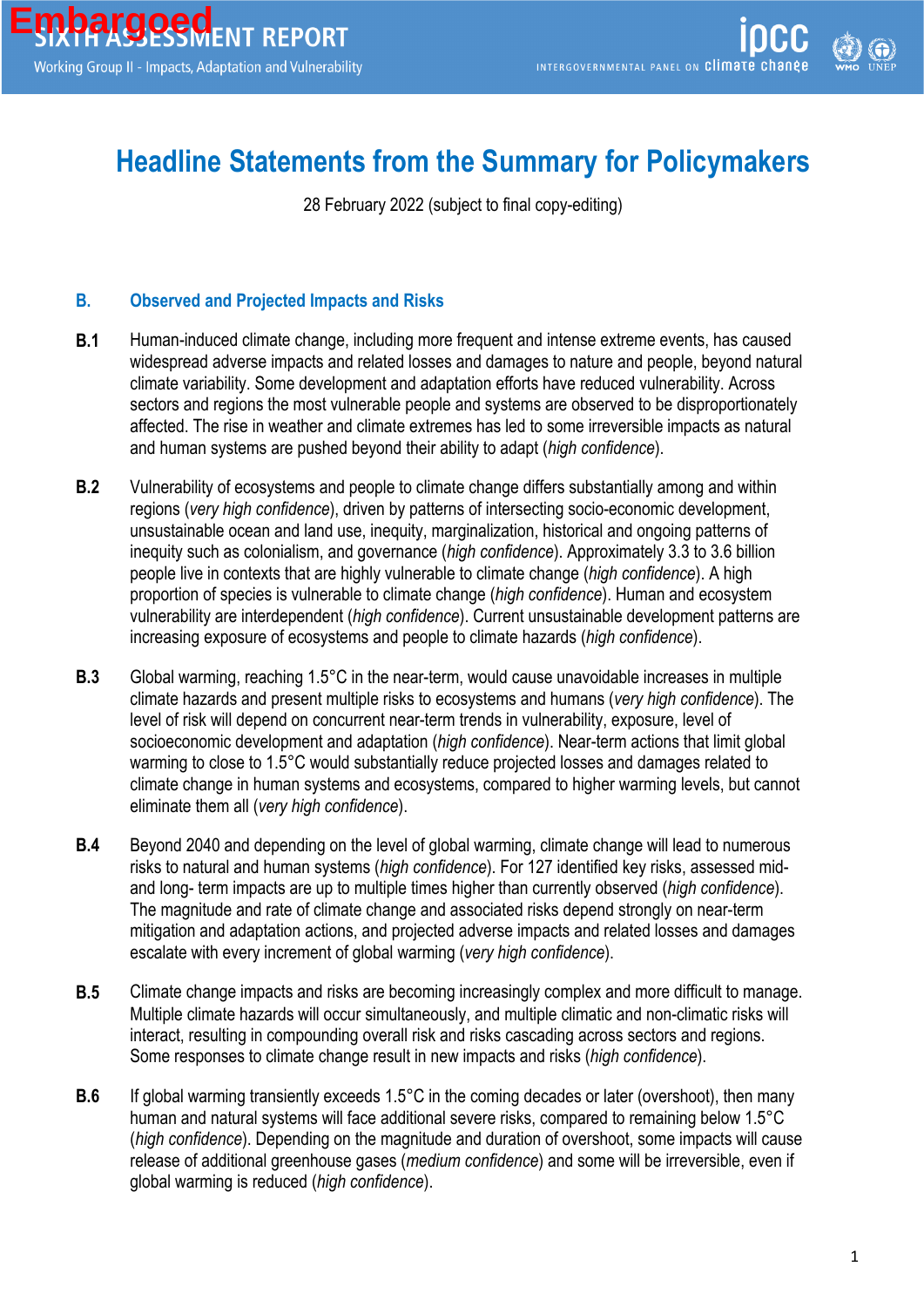## *C. Current Adaptation and its Benefits*

- **C.1** Progress in adaptation planning and implementation has been observed across all sectors and regions, generating multiple benefits (*very high confidence*). However, adaptation progress is unevenly distributed with observed adaptation gaps (*high confidence*). Many initiatives prioritize immediate and near- term climate risk reduction which reduces the opportunity for transformational adaptation (*high confidence*).
- **C.2** There are feasible and effective adaptation options which can reduce risks to people and nature. The feasibility of implementing adaptation options in the near-term differs across sectors and regions (*very high confidence*). The effectiveness of adaptation to reduce climate risk is documented for specific contexts, sectors and regions (*high confidence*) and will decrease with increasing warming (*high confidence*). Integrated, multi-sectoral solutions that address social inequities, differentiate responses based on climate risk and cut across systems, increase the feasibility and effectiveness of adaptation in multiple sectors (*high confidence*).
- **C.3** Soft limits to some human adaptation have been reached, but can be overcome by addressing a range of constraints, primarily financial, governance, institutional and policy constraints (*high confidence*). Hard limits to adaptation have been reached in some ecosystems (*high confidence*). With increasing global warming, losses and damages will increase and additional human and natural systems will reach adaptation limits (*high confidence*).
- **C.4** There is increased evidence of maladaptation across many sectors and regions since the AR5. Maladaptive responses to climate change can create lock-ins of vulnerability, exposure and risks that are difficult and expensive to change and exacerbate existing inequalities. Maladaptation can be avoided by flexible, multi-sectoral, inclusive and long-term planning and implementation of adaptation actions with benefits to many sectors and systems (*high confidence*).
- **C.5** Enabling conditions are key for implementing, accelerating and sustaining adaptation in human systems and ecosystems. These include political commitment and follow-through, institutional frameworks, policies and instruments with clear goals and priorities, enhanced knowledge on impacts and solutions, mobilization of and access to adequate financial resources, monitoring and evaluation, and inclusive governance processes (*high confidence*).

## *D. Climate Resilient Development*

- **D.1** Evidence of observed impacts, projected risks, levels and trends in vulnerability, and adaptation limits, demonstrate that worldwide climate resilient development action is more urgent than previously assessed in AR5. Comprehensive, effective, and innovative responses can harness synergies and reduce trade-offs between adaptation and mitigation to advance sustainable development (*very high confidence*).
- **D.2** Climate resilient development is enabled when governments, civil society and the private sector make inclusive development choices that prioritise risk reduction, equity and justice, and when decision-making processes, finance and actions are integrated across governance levels, sectors and timeframes (*very high confidence*). Climate resilient development is facilitated by international cooperation and by governments at all levels working with communities, civil society, educational bodies, scientific and other institutions, media, investors and businesses; and by developing partnerships with traditionally marginalised groups, including women, youth, Indigenous Peoples,